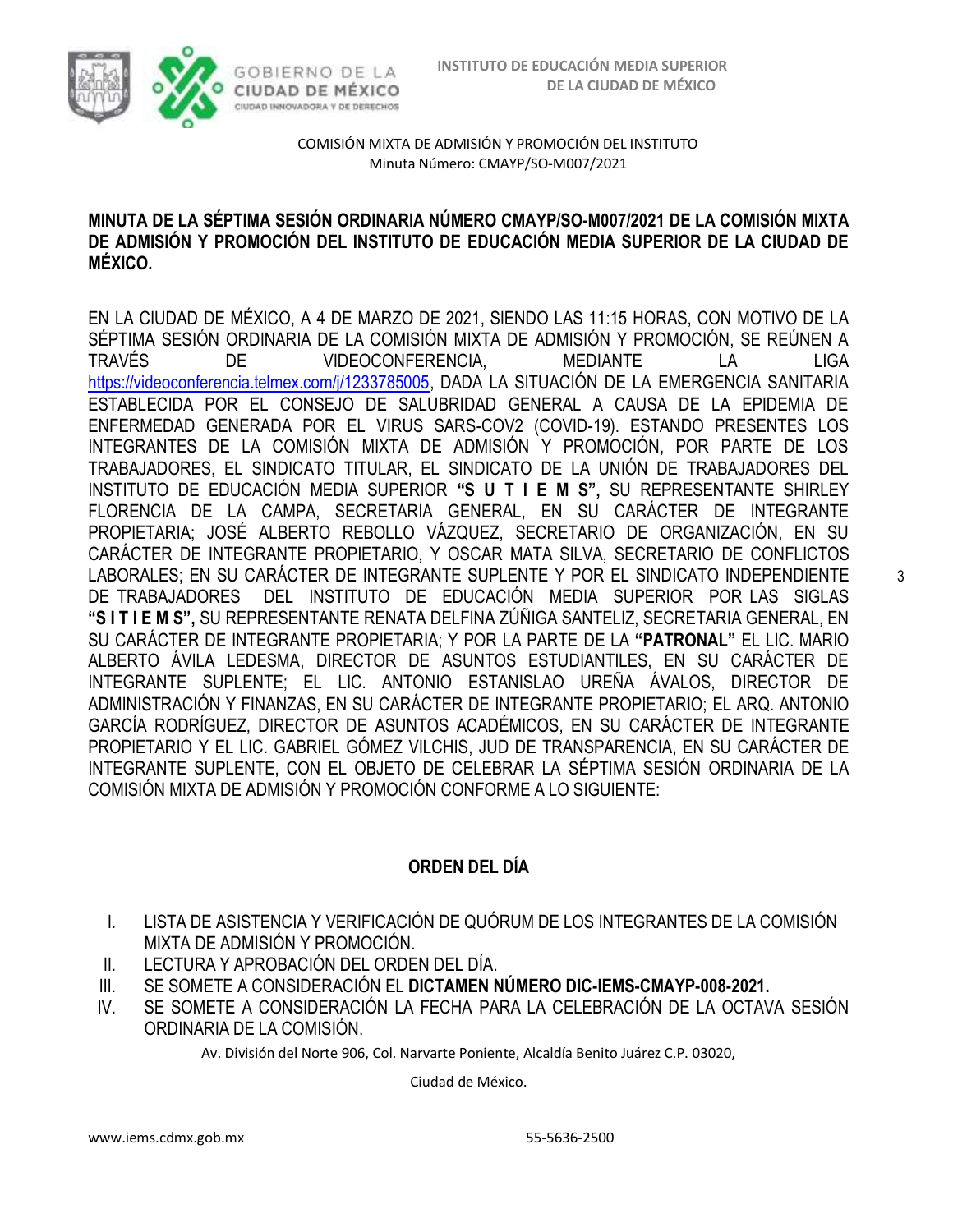

- V. ASUNTOS GENERALES.
	- A) LA DIRECCIÓN DE ASUNTOS ACADÉMICOS CONTINUARÁ EN LA REVISIÓN DE LA NECESIDAD DOCENTE DE LA ACADEMIA DE MÚSICA, DE ACUERDO A LA SOLICITUD DE LOS SINDICATOS.
	- B) LA DIRECCIÓN DE ADMINISTRACIÓN Y FINANZAS PROPONE EL 1ERO. DE ABRIL DE 2021 PARA LA EMISIÓN DE LA CONVOCATORIA DE PROMOCIÓN DE LOS TRABAJADORES ADMINISTRATIVOS.
	- C) LA DIRECCIÓN DE ADMINISTRACIÓN Y FINANZAS HARÁ LLEGAR LA INFORMACIÓN DE LAS PLAZAS PARA LA PROMOCIÓN DE LOS TRABAJADORES ADMINISTRATIVOS A LAS DIRIGENCIAS DE LOS SINDICATOS.
	- D) LA DIRECCIÓN DE ADMINISTRACIÓN Y FINANZAS PRESENTARÁ EN LA SIGUIENTE SESIÓN LOS CASOS REFERENTES A LA CLÁUSULA 82 DEL CCT DEL IEMSCDMX, ASI MISMO SE DARÁ CONTINUIDAD AL ANÁLISIS PARA SU OPERACIÓN POR LA COMISIÓN.

### **M I N U T A**

**PRIMERO.-** DE ACUERDO CON LA LISTA DE ASISTENCIA DE LOS INTEGRANTES DE LA COMISIÓN, EXISTE QUÓRUM LEGAL VÁLIDO PARA LLEVAR A CABO LA SÉPTIMA SESIÓN ORDINARIA DE LA COMISIÓN MIXTA DE ADMISIÓN Y PROMOCIÓN.

**SEGUNDO.-** PREVIA LECTURA SE APRUEBA EL ORDEN DEL DÍA PROPUESTO POR LOS INTEGRANTES.

**TERCERO.-** LOS INTEGRANTES DE LA COMISIÓN MIXTA DE ADMISIÓN Y PROMOCIÓN APRUEBAN EN TODAS Y CADA UNA DE SUS PARTES EL DICTAMEN **DIC-IEMS-CMAYP-008-2021**, LO ANTERIOR PARA TODOS LOS EFECTOS ADMINISTRATIVOS CORRESPONDIENTES.

**CUARTO.-** LA DIRECCIÓN DE ADMINISTRACIÓN Y FINANZAS Y LA DIRECCIÓN DE ASUNTOS ACADÉMICOS, EN EL ÁMBITO DE SUS RESPECTIVAS COMPETENCIAS REALIZARÁN LOS ACTOS Y ACCIONES CONDUCENTES A EFECTO DE DAR SEGUIMIENTO EN SUS TÉRMINOS AL **DIC-IEMS-CMAYP-008-2021,** PARA TODOS LOS EFECTOS ADMINISTRATIVOS CORRESPONDIENTES.

Av. División del Norte 906, Col. Narvarte Poniente, Alcaldía Benito Juárez C.P. 03020, **QUINTO.-** SE ACUERDA FECHA PARA LA CELEBRACIÓN DE LA OCTAVA SESIÓN ORDINARIA DE LA COMISIÓN MIXTA DE ADMISIÓN Y PROMOCIÓN EL DÍA 11 DE MARZO DE 2021, A LAS 11:00 HRS. SE

Ciudad de México.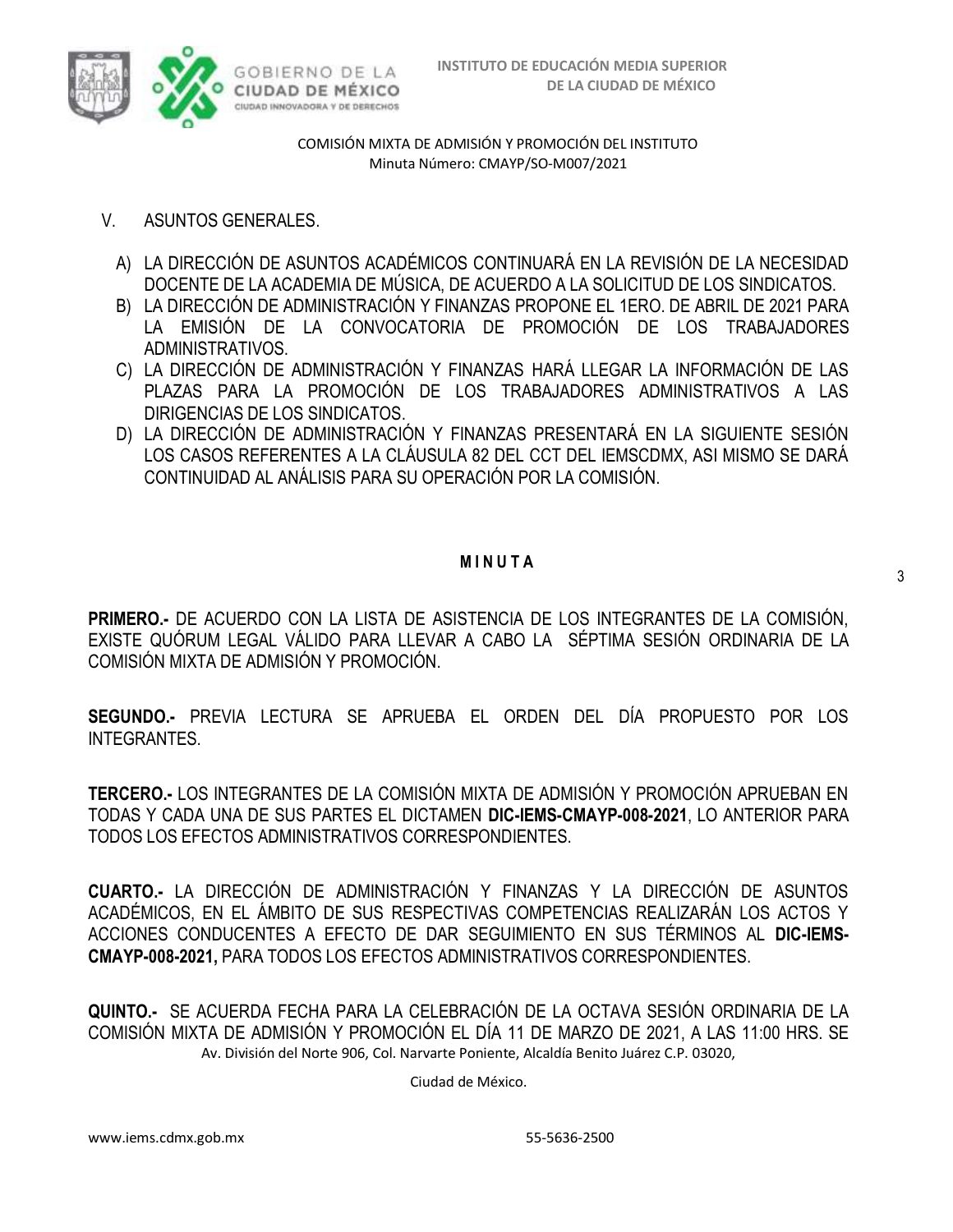

3



COMISIÓN MIXTA DE ADMISIÓN Y PROMOCIÓN DEL INSTITUTO Minuta Número: CMAYP/SO-M007/2021

ENVIARÁ MEDIANTE CORREO ELECTRÓNICO LA LIGA DE LA VIDEOCONFERENCIA A LOS INTEGRANTES, PREVIO A LA SESIÓN RESPECTIVA.

**SEXTO.-** LOS ACUERDOS TOMADOS EN LA PRESENTE SESIÓN, SON VÁLIDOS Y SURTIRÁN SUS EFECTOS LEGALES Y JURÍDICOS EN TÉRMINOS DE LO DISPUESTO POR EL ARTÍCULO TERCERO, PÁRRAFOS SÉPTIMO Y OCTAVO DEL "ACUERDO POR EL QUE SE AUTORIZA EL USO DE MEDIOS REMOTOS TECNOLÓGICOS DE COMUNICACIÓN COMO MEDIOS OFICIALES PARA CONTINUAR CON LAS FUNCIONES ESENCIALES Y SE ESTABLECEN MEDIDAS PARA LA CELEBRACIÓN DE LAS SESIONES DE LOS ÓRGANOS COLEGIADOS EN LAS DEPENDENCIAS, ÓRGANOS DESCONCENTRADOS, ENTIDADES DE LA ADMINISTRACIÓN PÚBLICA Y ALCALDÍAS DE LA CIUDAD DE MÉXICO, CON MOTIVO DE LA EMERGENCIA SANITARIA POR CAUSAS DE FUERZA MAYOR DEL CONSEJO DE SALUD DE LA CIUDAD DE MÉXICO", PUBLICADO EN LA GACETA OFICIAL DE LA CIUDAD DE MÉXICO EL 06 DE ABRIL DE 2020".

**SÉPTIMO.-** AGOTADOS EN SU TOTALIDAD LOS ASUNTOS DEL ORDEN DEL DÍA, LOS INTEGRANTES DE LA COMISIÓN EXPRESARON SU CONSENTIMIENTO SIN MEDIAR ALGÚN VICIO DE LA VOLUNTAD, RESPECTO DE LA MINUTA EMITIDA, LA QUE SURTIRÁ SUS EFECTOS LEGALES A PARTIR DE SU PUBLICACIÓN EN LA PÁGINA OFICIAL DEL INSTITUTO DE CONFORMIDAD CON EL NUMERAL SEXTO DE LA PRESENTE MINUTA, Y LAS FIRMAS AUTÓGRAFAS DE LOS QUE EN ELLA INTERVINIERON SE ASENTARAN UNA VEZ TERMINADA LA EMERGENCIA SANITARIA.-------------------------------------------------------

----------------------------------------------------------------------------------------------------------------------------------------------------- ESTE DOCUMENTO SE CONCLUYE SIENDO LAS 12:23 HORAS DEL 4 DE MARZO DE 2021--------------------

------------------------------------------------------------------------------------------------------------------------------------------------

Av. División del Norte 906, Col. Narvarte Poniente, Alcaldía Benito Juárez C.P. 03020, Ciudad de México.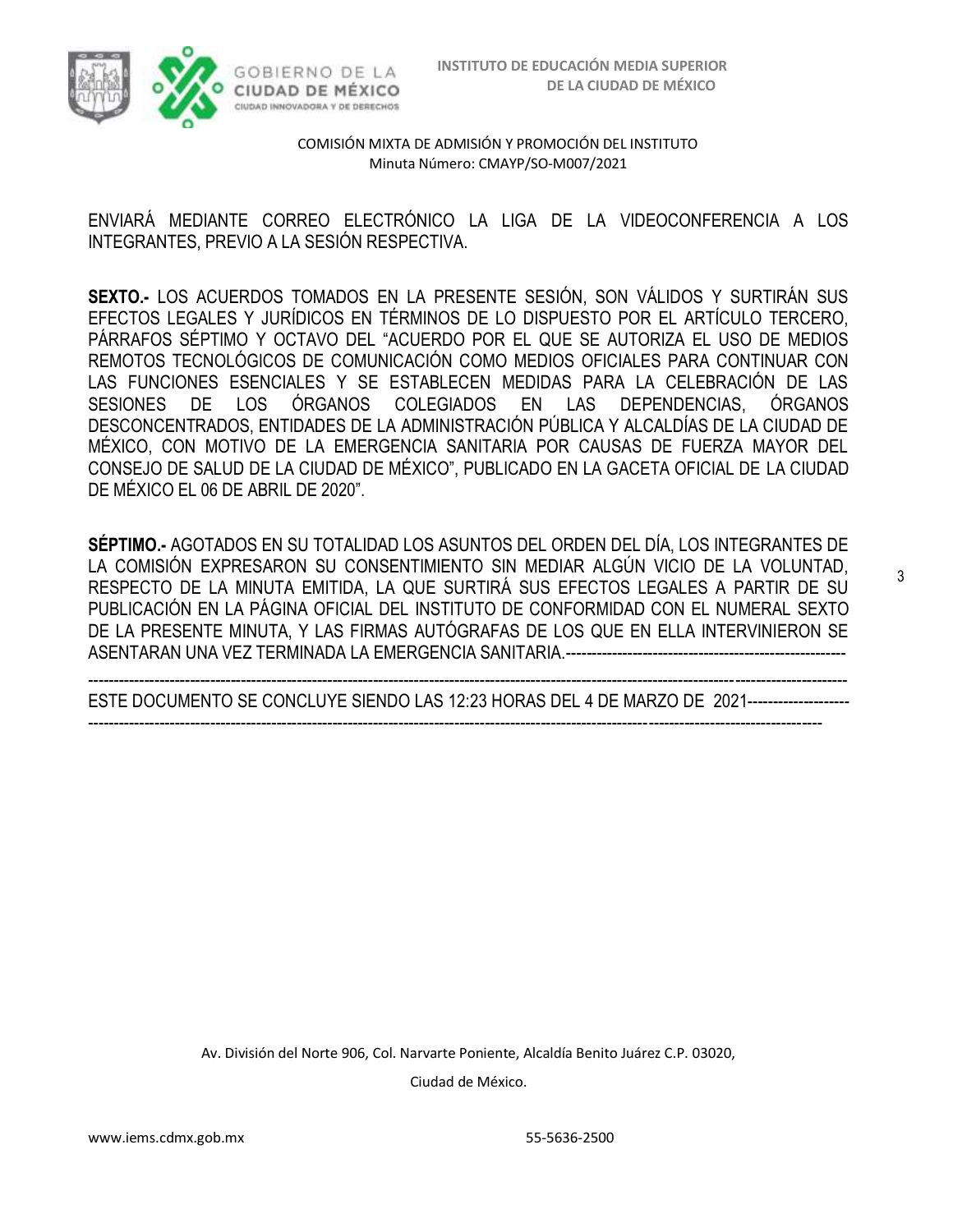

**FIRMAN LAS PARTES**

## **POR PARTE DE LOS TRABAJADORES DEL IEMSCDMX**

### **SHIRLEY FLORENCIA DE LA CAMPA RENATA DELFINA ZUÑIGA SANTELIZ**

INTEGRANTE PROPIETARIA SECRETARIA GENERAL DEL SINDICATO DE LA UNIÓN DE TRABAJADORES DEL INSTITUTO DE EDUCACIÓN MEDIA SUPERIOR (SUTIEMS)

INTEGRANTE PROPIETARIA SECRETARIA GENERAL DEL SINDICATO INDEPENDIENTE DE TRABAJADORES DEL INSTITUTO DE EDUCACIÓN MEDIA SUPERIOR (SITIEMS)

# **JOSÉ ALBERTO REBOLLO VÁZQUEZ COSCAR MATA SILVA**

INTEGRANTE PROPIETARIO SECRETARIO DE ORGANIZACIÓN DEL SINDICATO DE LA UNIÓN DE TRABAJADORES DEL INSTITUTO DE EDUCACIÓN MEDIA SUPERIOR (SUTIEMS)

INTEGRANTE SUPLENTE SECRETARIO DE CONFLICTO LABORALES EL SINDICATO DE LA UNIÓN DE TRABAJADORES DEL INSTITUTO DE EDUCACIÓN MEDIA SUPERIOR (SUTIEMS)

Av. División del Norte 906, Col. Narvarte Poniente, Alcaldía Benito Juárez C.P. 03020, Ciudad de México.